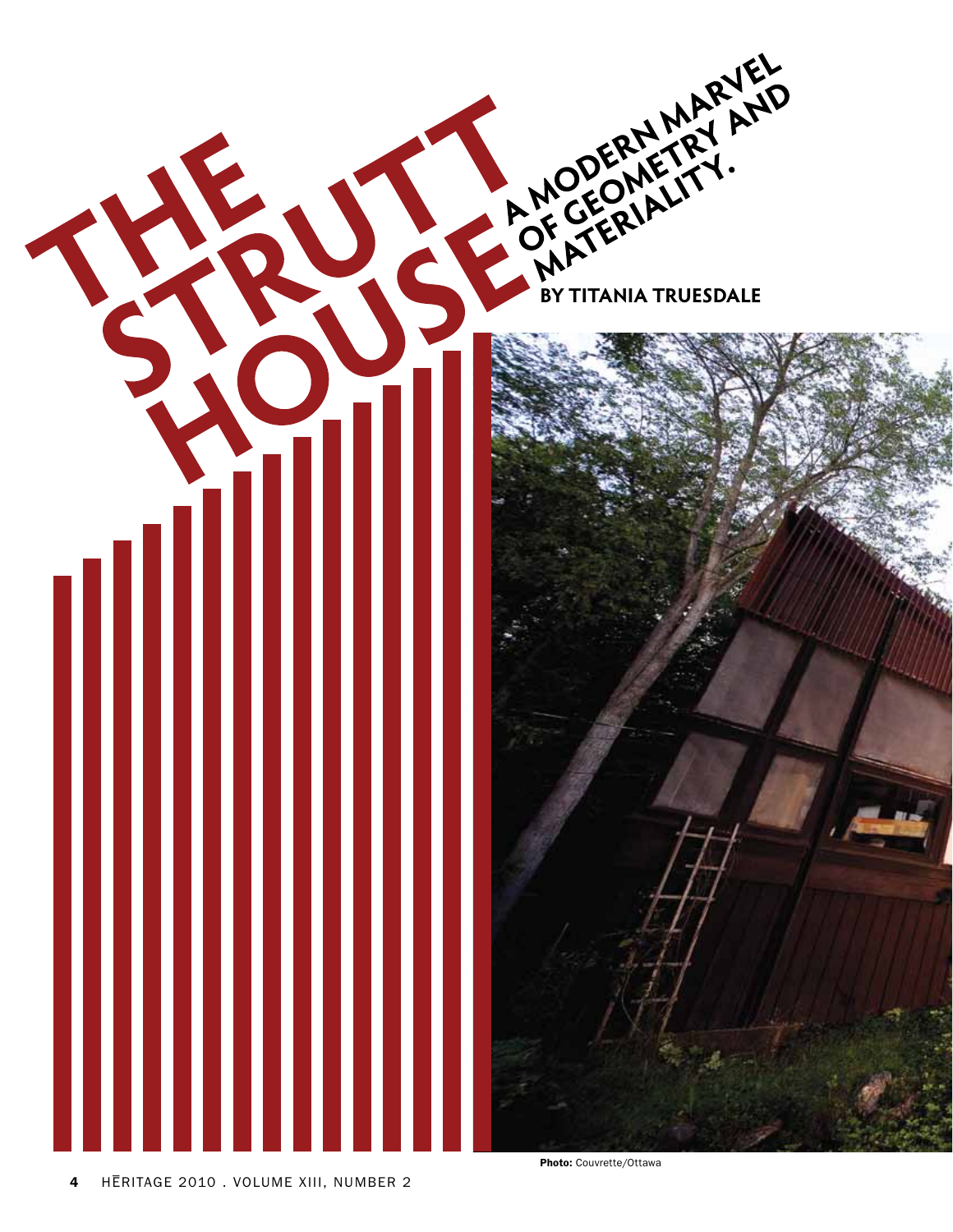When you first visit the Strutt House, an oasis less than 15 minutes from Ottawa's downtown core, there is no doubt you are approaching an unusual home.

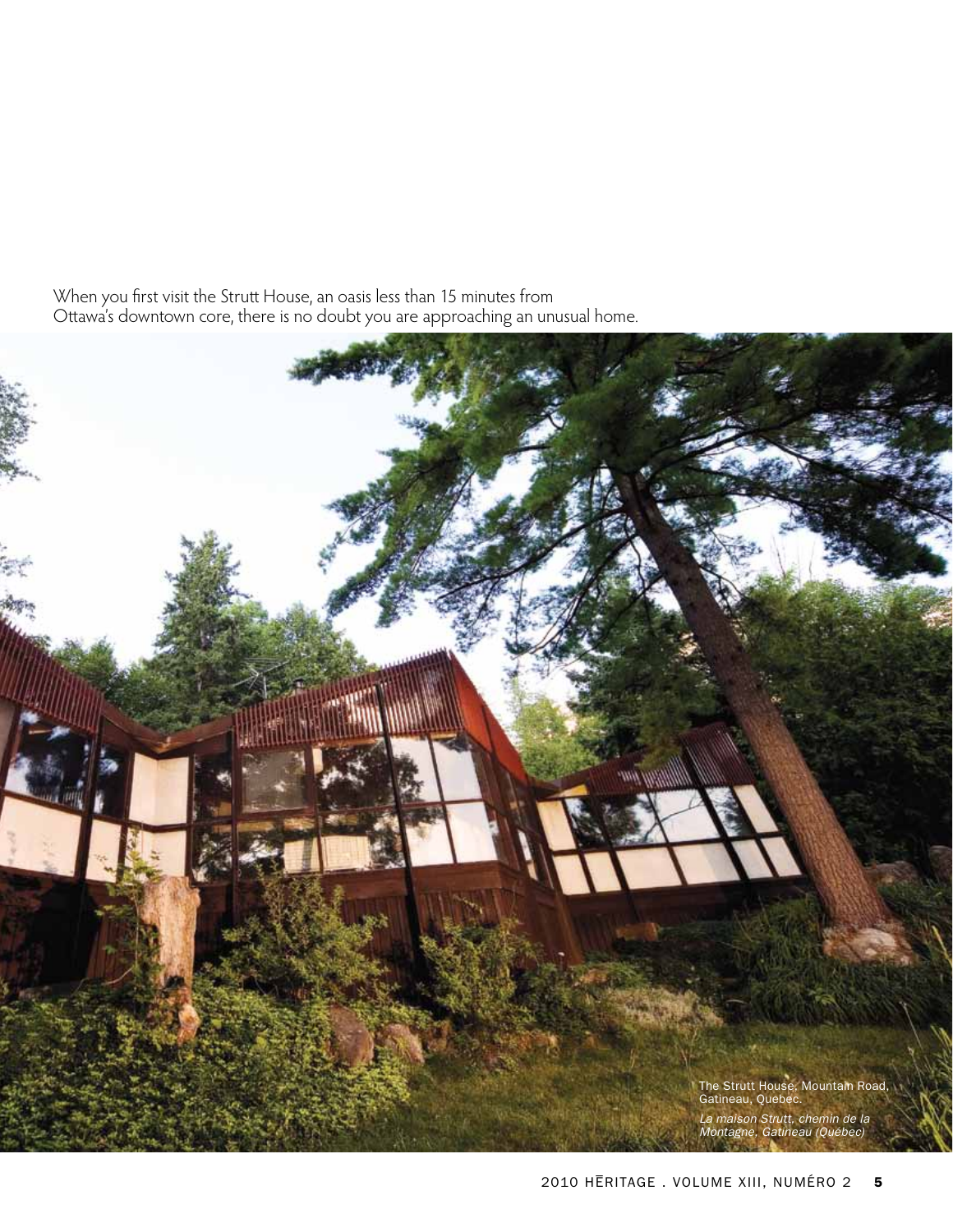

James Strutt designed the house in 1955-56 for his growing family. Perched on the most southerly slope of the Gatineau Hills, the unique geometric form protrudes from the hillside, well below its crest yet still with a view to the valley below. The skyline of Ottawa is just visible on the horizon. The climb up to the house was originally 119 steps that followed the natural contours of the hill. A new staircase added by Strutt's daughter (the current occupant) makes the ascent easier, but the house and site still leave you breathless.

### **THE MAN BEHIND THE PLAN**

During the mid-1950s, James W. Strutt was seen as a rising star in Canadian architecture. He spent his early years in Pembroke and Ottawa before attending the University of Toronto's School of Architecture following his war service in the Canadian Air Force.

After his graduation in 1950, his professional career as a Canadian modernist architect was meteoric. His geometric design influences came from Frank Lloyd Wright's organic approach and Buckminster Fuller's space-frame structures. At the time the Strutt House was built, he had just been elected Chair of the Ontario Association of Architects, the youngest Chair in its history.

Strutt's style, evident in his many and varied commissions, involved complex geometries and weight-efficient structures sensitively integrated into their natural environment. Those ideals evolved into a very distinct reflection of the man and his time and place.

#### **PARTY CENTRAL**

Strutt and his wife Audrey were a striking couple who frequently appeared in the society pages of the day. Strutt, described as tall and lean, was likened to a dashing racing car driver or TV host. The couple was renowned for attending galas and hosting great parties. They both had keen minds with interests running from anthropology to municipal zoning. They often travelled to the opposite end of the continent, even if just for a day, to catch a prominent modernist thinker, an avant-garde jazz musician or a contemporary art exhibition. Both were committed to their growing family of four children.

For Strutt, designing his own home presented an opportunity to create a house that met his and Audrey's needs in a modernist form. His senior partner, Bill Gilleland, encouraged him to work on a couple of modern International Style homes. Strutt decided to bring some of those modern concepts together with a more Canadian palette of materials and his interest in non-orthogonal geometries (curved or non-perpendicular lines), thought to help free up the intellect of the inhabitants.

By the 1960s, the Strutt House became one of the social destinations of its day, attracting the "who's who" of Ottawa society, from architects, developers and academics to embassy staff, members of the press and members of Parliament including Pierre Trudeau who, according to Strutt, was remembered for some elegant late-night dives into the pool.

The original approach to the protruding geometric-shaped house followed the contours of the hillside.

*Le sentier original menant à la maison géométrique protubérante suivait les contours de la colline.*



Detailed preliminary sketch of the house in its natural setting.

*Croquis préliminaire détaillé de la maison dans son cadre naturel.*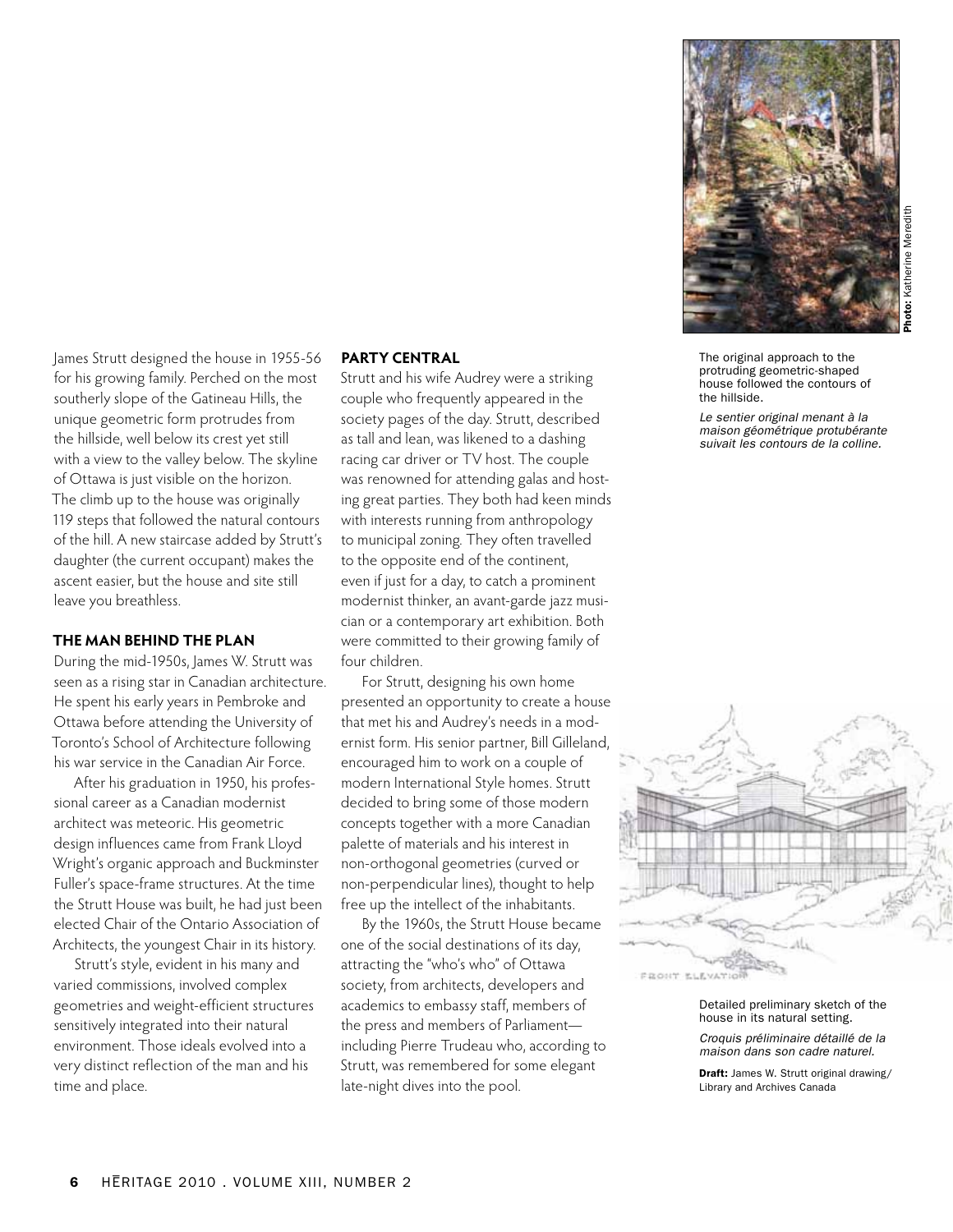

# **A STAR EMERGES**

The swimming pool and its surrounding deck are the first things you notice on the climb up to the Strutt House. The offset angular planes of the front façade on the plateau above quickly come into view. The lower walls mimic the mountain's granite outcrops, thrusting up off the surface of

the hill. The upper wall—a tall expanse of glazing—reflects multiple angles of the canopy of trees you are moving through. You are immediately aware of the surrounding natural environment and the unusual geometry of the house. This is the first of many contrary and yet reciprocal relationships that Strutt exploited in this project.

James and Audrey Strutt in the living room with children and friends, circa 1958.

*James et Audrey Strutt avec leurs enfants et des amis dans le salon, vers 1958.*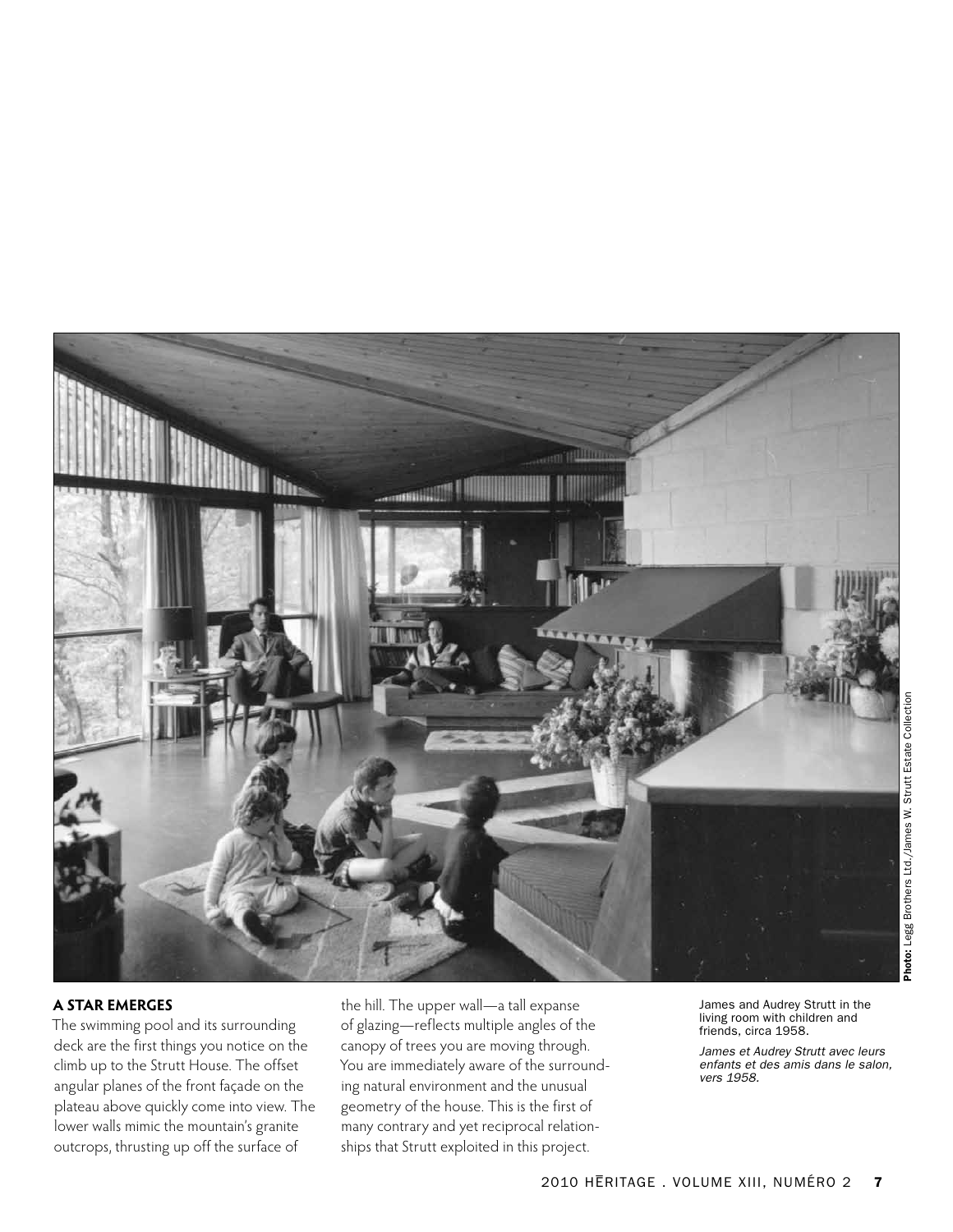

DISPOSITION OF SHELLS IN FRONT ELEVATION

The house is placed to take advantage of the four natural plateaus that sculpt the hill. At the front, where the slope drops away, wood posts rise up from the footings, lifting the structure and giving the forward, public areas of the home a sense of being cantilevered out over and into the forest below.

The lower portion of the house is skirted with a dark-stained cedar, which accentuates the raised horizontal line of the main level and serves to ground the building visually. This plateau also accommodates the concrete block central core that encloses the service/utility spaces and most of the kitchen and circulation areas. A large fireplace projects out from the core, the hearth capped by custom metalwork created by a local artisan.

The back of the house is on the upper plateau and holds the private areas of the home, the bedrooms and bathroom. Set among rocky outcrops and tree trunks about a metre higher than the front area, it sits flat on grade, appearing almost in the hill. Here the house seems anchored to the site.

Mixed deciduous and coniferous trees encircle the house. Other than the clearing for the building footprint, trees were left where they stood and they populate the beautiful gardens that were meticulously planned by Audrey to reveal the plethora of indigenous plants from the area. The variety of blooms and flora add colour and depth to the forest floor. Groupings of perennials seem uncontrived, their transition to the natural surrounding undergrowth almost imperceptible.

Glancing up, you notice that the building straddles the upper two plateaus of the

slope. Triangular footings tied to the natural granite bedrock play off the triangulated form of the house. The central core has a poured foundation with beams that radiate out to posts set along the perimeter footings. These beams support 2-inchby-10-inch joists that form both the upper and lower platforms. This design minimizes the potential of racking or twisting of the structure without using cross ties.

A rabbeted 2-inch-by-6-inch board was the standardized element used throughout the structure. This pre-cut unit was used to create all sills, heads, plates and jambs as well as being jig assembled into 8-foot modular structural framing sections which were then erected on the platform (see illustration on page 16).

These framed sections were filled with the appropriate envelope materials—Styrofoam insulated panels, fixed glass, sash and doors—all according to the design. Each of the infill items was intended as a divisor of the 8-foot structural unit— 2, 4 or 8 feet—and was simply fitted into the frame. The triangulated glass panels below the undulating roof were built using the standardized elements as well.

### **RAISING THE ROOF**

Closer to the house, the roof becomes the dominant feature, both externally and internally. Its hyperbolic paraboloid surface is the starting point for many of the form and structural decisions elsewhere in the home.

The roof projects out from the central core, floats upward flowing horizontally, undulates along the extremity and accentuates the enclosed angular spaces at the perimeter of the building.

Disposition of triangular shells in front elevation.

*Disposition des coquilles triangulaires dans l'élévation avant.*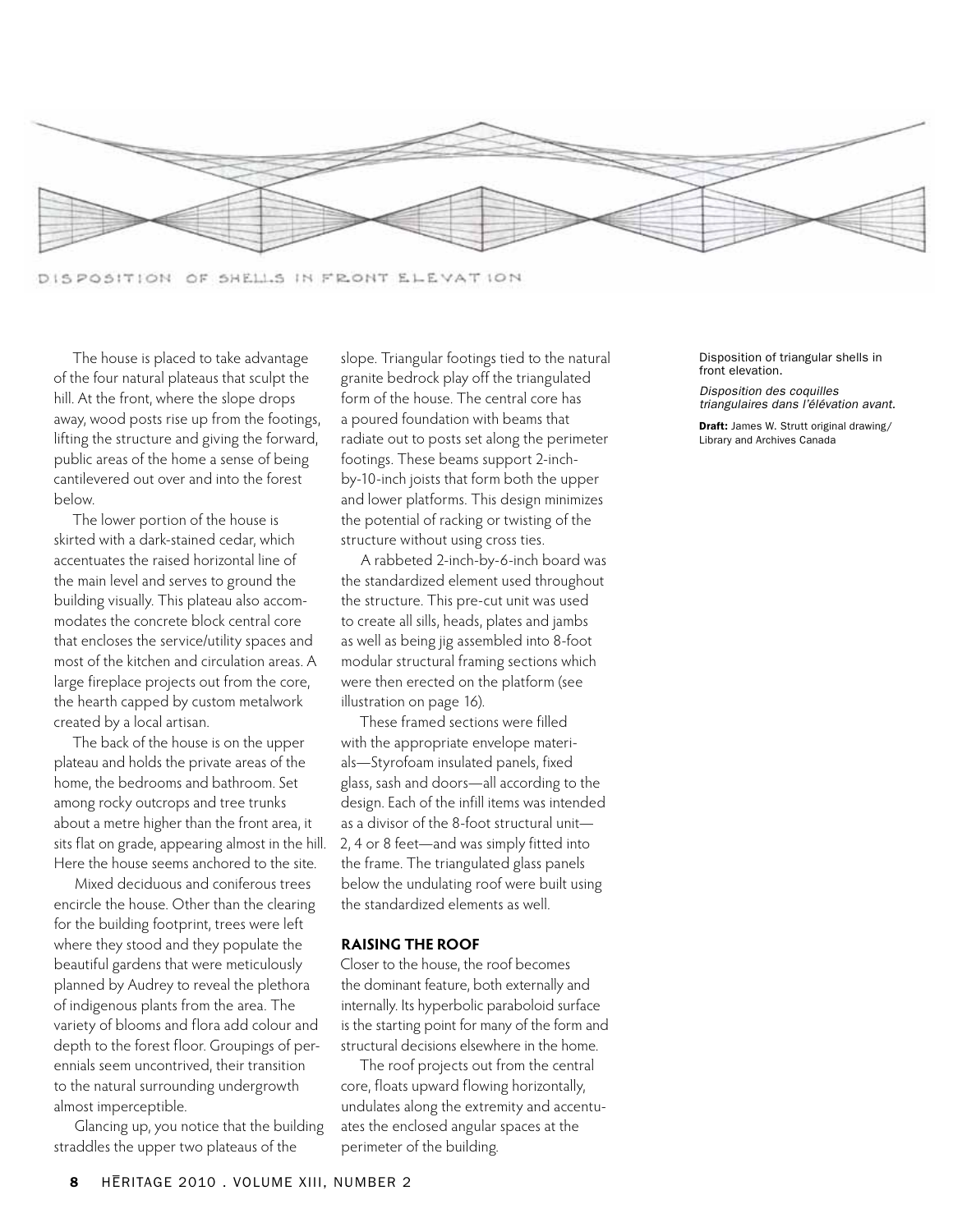

Throughout the home's interior the warm wood overhead that blankets every room is never overwhelming, but reinforces the sense of being in a natural environment. The repetitive lines in this first known central Canadian example of wooden hyperbolic paraboloid pull your gaze outward to the large windows and into the surrounding nature.

The roof looks complex yet is structurally simple. Built to carry a 50-pound snow load as well as its own load, the hyperbolic paraboloid is virtually self-supporting along the perimeter. A hyperbolic paraboloid is a series of non-parallel straight lines that are close together at one edge and farther apart at the finish edge (see illustration on page 14). Small beams projecting from the

core serve to transfer the thrust between each of these forms.

To create the straight non-parallel lines, chamfered tongue and groove 2-inch-by-4-inch spruce boards were placed against each other without leaving gaps. These were then nailed every sixteen inches on centre with 6-inch spikes, shifting the centres 8 inches with each successive board, creating continuous lines of steel reinforcing every 8 inches. The resulting shells form not only the structure but the interior ceiling surface as well. These were topped with 2-inch Styrofoam insulation (which has since been increased but at the time was a novel application) and a roofing membrane. The entire assembly is only 4 inches thick.

Section drawing shows the house straddling the two plateaus of the slope.

 $5GALE-$ 

 $\frac{1}{4}$  = 1 . O'

*Dessin en coupe de la maison chevauchant deux plateaux de la colline.*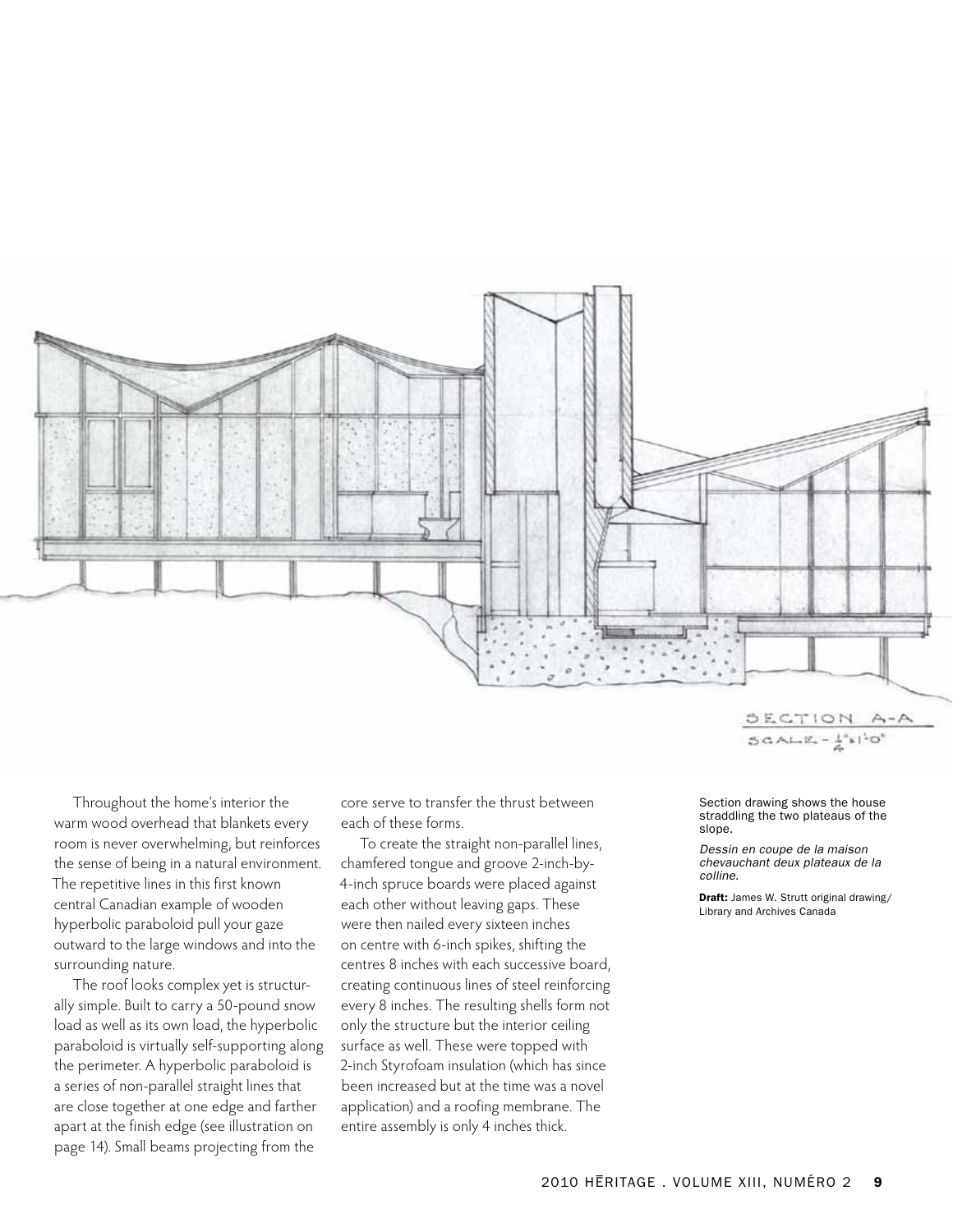

#### **GOING WITH THE FLOW**

The interior of the house is built on an open concept with few partitions. Many areas were designed to allow activities to flow from one space to another. For example, the partition between the children's rooms is actually a sliding door that, when open, converts the space into a playroom.

Strutt also designed many of the furnishings, playfully taking advantage of the geometries and still leaving wall and corner spaces to allow inhabitants to move things around.

# **STEPS ON THE ROAD**

The Strutt House project had several variations before its final version, starting with a small cottage in 1951. Its cloverleaf design was formed by three intersecting hexagons clad in local cedar. It had a hexagonal glass skylight in the centre, complete with a matching hexagonal translucent plastic outhouse. The family lived here for several years while Strutt designed the second version.

The second version had three interconnected space frame modules designed to straddle the three plateaus centred on the site. Strutt sent the plans to Buckminster Fuller, who enthusiastically encouraged Strutt to build the project. Nonetheless, Strutt stopped construction after the first foundation had been hand dug. He realized that, although true to Fuller's philosophies, the design was not appropriate to the site. And its size was not within his budget. This first foundation hole now serves as the swimming pool at the foot of the garden.

In the final design, Strutt used more conventional building methods and materials to achieve minimal weight for maximum structural integrity. The technique was different, but easily implemented. Nods to the original space frame design are included at the lowest plateau near the base of the hill and in the design of the carport built several years later.

In the June 1958 issue of Canadian Architect magazine Strutt explains that the experimental design used conventional millframe and mill-roof materials and building methods to allow for future applications. This structural system also offered more efficient construction: it was completed in just six weeks.

## **A PART OF THE LANDSCAPE**

Strutt felt this project represented his life's work. He was both surprised by and grateful to the Canada Mortgage and Housing Corporation for approving a mortgage for the house despite its unconventional design. This validated his work and gave him and his clients the confidence to try more exploratory architecture than was the norm—then or now.

Leaving the Strutt House and looking back up through the trees, the house is barely visible even though you know it's there. It appears to settle back into and project forward from the hill. It conveys an inclusive and inviting gesture that says both "welcome" and "come back soon."

Detailed drawing of south-facing elevation.

*Croquis détaillé de l'élévation sud.*